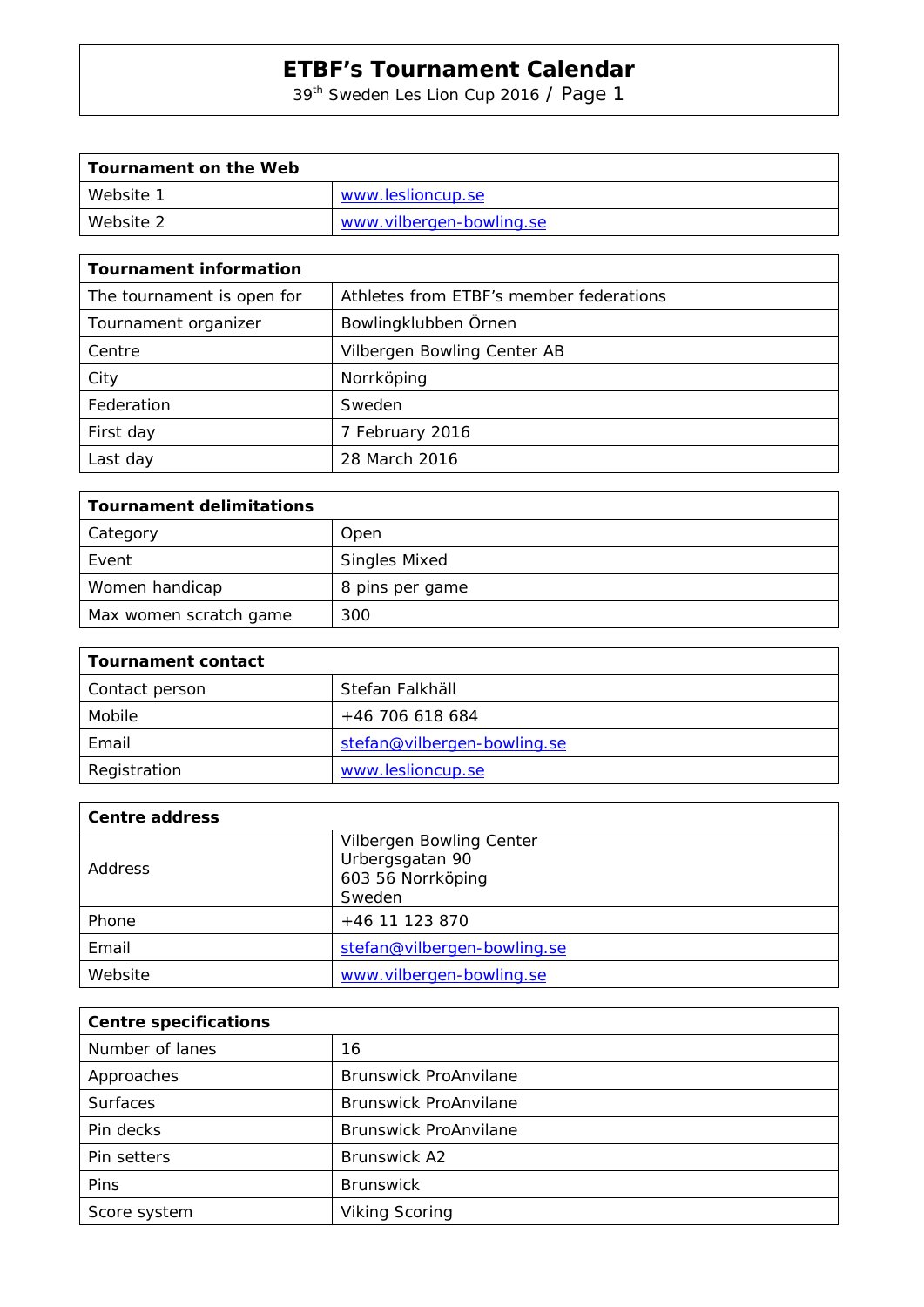39<sup>th</sup> Sweden Les Lion Cup 2016 / Page 2

| <b>Dressing specifications</b> |                          |
|--------------------------------|--------------------------|
| Oil machine                    | Kustodian Walker         |
| Oil                            | <b>Brunswick Connect</b> |
| Cleaner                        | HP 26                    |
| Pattern prepared by            | Vilbergen Bowling        |
| Dressing done by               | Vilbergen Bowling        |

| <b>Prize money specifications</b> |       |
|-----------------------------------|-------|
| Prize fund status                 | Fixed |
| Tax on prizes                     | No    |

| Prize money expressed in SEK |          |  |  |
|------------------------------|----------|--|--|
| <b>Position</b>              | Category |  |  |
| Position 1                   | 50.000   |  |  |
| Position 2                   | 20.000   |  |  |
| Position 3                   | 8.000    |  |  |
| Position 4                   | 6.000    |  |  |
| Position 5                   | 5.000    |  |  |
| Position 6                   | 4.000    |  |  |
| Position 7                   | 3.000    |  |  |
| Position 8                   | 2.500    |  |  |
| Position 9-16                | 2.000    |  |  |
| Position 17-32               | 1.500    |  |  |
| <b>Total</b>                 | 148.500  |  |  |

## **Tournament format**

**Qualification**  6 games

#### **Turbo Competition**

Separate competitions for Game 5 and Game 6 If an athlete is qualified both from Game 5 and Game 6, the athlete will qualify from Game 5

#### **32 athletes is qualified to the Semi Final**

Athletes positioned 21-32 in the general standing Top 5 women, not qualified via Top 32 in the general standing Top 5 juniors, not qualified via Top 32 in the general standing Top 5 Seniors 50+, not qualified via Top 32 in the general standing Top 5 including Dynamic BITS Handicap, not qualified via Top 32 in the general standing

### **32 athletes is qualified to the Final Step 1**

Athletes positioned 1-20 in the general standing The highest qualified athlete from the Turbo Competition, Game 5 The highest qualified athlete from the Turbo Competition, Game 6 Top 10 from the Semi Final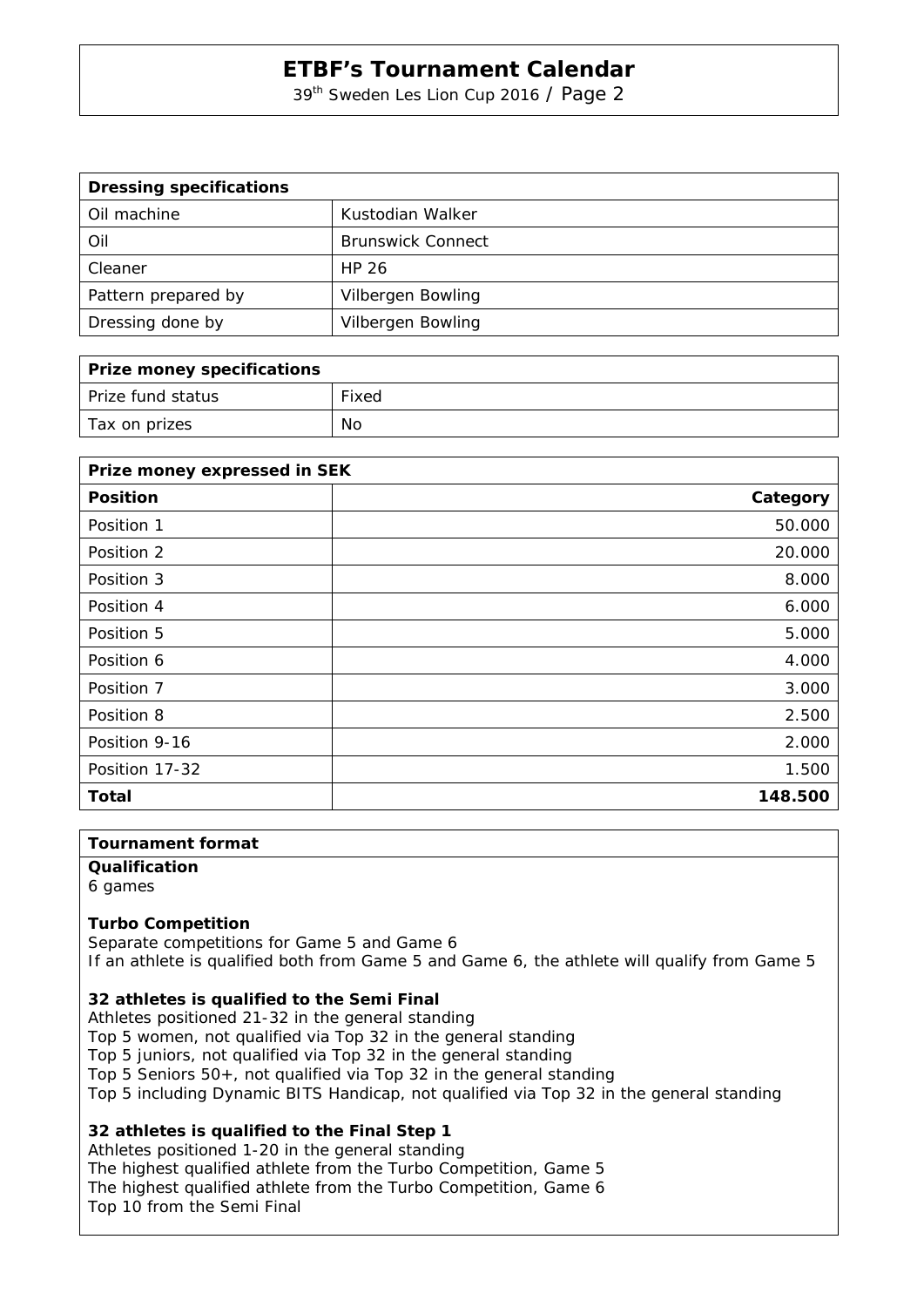39<sup>th</sup> Sweden Les Lion Cup 2016 / Page 3

## **Definitions**

A junior is an athlete borne 1996 or later

A Senior 50+ is an athlete borne 1966 or earlier

DH+10 is a Dynamic Handicap calculated by 5 February 2016

The BITS Handicap competition is only for Swedish athletes

#### **The order in case where athletes are qualified from more than one group**

- 1. Athletes positioned 1-20 in the general standing
- 2. Turbo Competition Game 5
- 3. Turbo Competition Game 6
- 4. Athletes positioned 31-32 in the general standing
- 5. Women
- 6. Youth
- 7. Seniors 50+
- 8. Dynamic BITS Handicap competition for Swedish athletes

#### **Semi Final**

32 athletes are playing 6 games starting from scratch Top 10 is qualified to the Final Step 1

#### **Final Step 1**

32 athletes are playing 6 games starting from scratch Top 8 is qualified to the Final Step 2

### **Final Step 2**

8 athletes are playing a Round Robin, including 7 matches with bonus points and one position round without bonus points.

There are 20 bonus points for a won match and 10 bonus points for a tied match The pin fall from the Final Step 1 is carried forward to the Final Step 2 Top 2 is qualified to the Final Step 3

### **Final Step 3**

2 athletes are playing a one game match

#### **Tournament tie rules**

#### **Qualification and the Final Step 1 and 2**

In case of a tie, the highest ranked athlete will be the athlete with the highest last game. In case of a further tie, the highest ranked athlete will be the athlete with the second highest last game etc.

#### **Final Step 3**

A tie in the match will be broken by playing a  $9<sup>th</sup>$  and  $10<sup>th</sup>$  frame roll off, repeated until the tie is broken.

### **Turbo Competition**

In case of a tie for the qualifying position, the highest previous game in the series will be decisive, then the second previous game etc.

| Lane assignments and lane movements |                 |  |
|-------------------------------------|-----------------|--|
| Lane draws                          | Lottery pick up |  |
| Athletes per pair in squads         | Four            |  |
| Frequency of movement               | After each game |  |
| Movement method                     | All moves right |  |
| Number of lanes to move             | Two             |  |